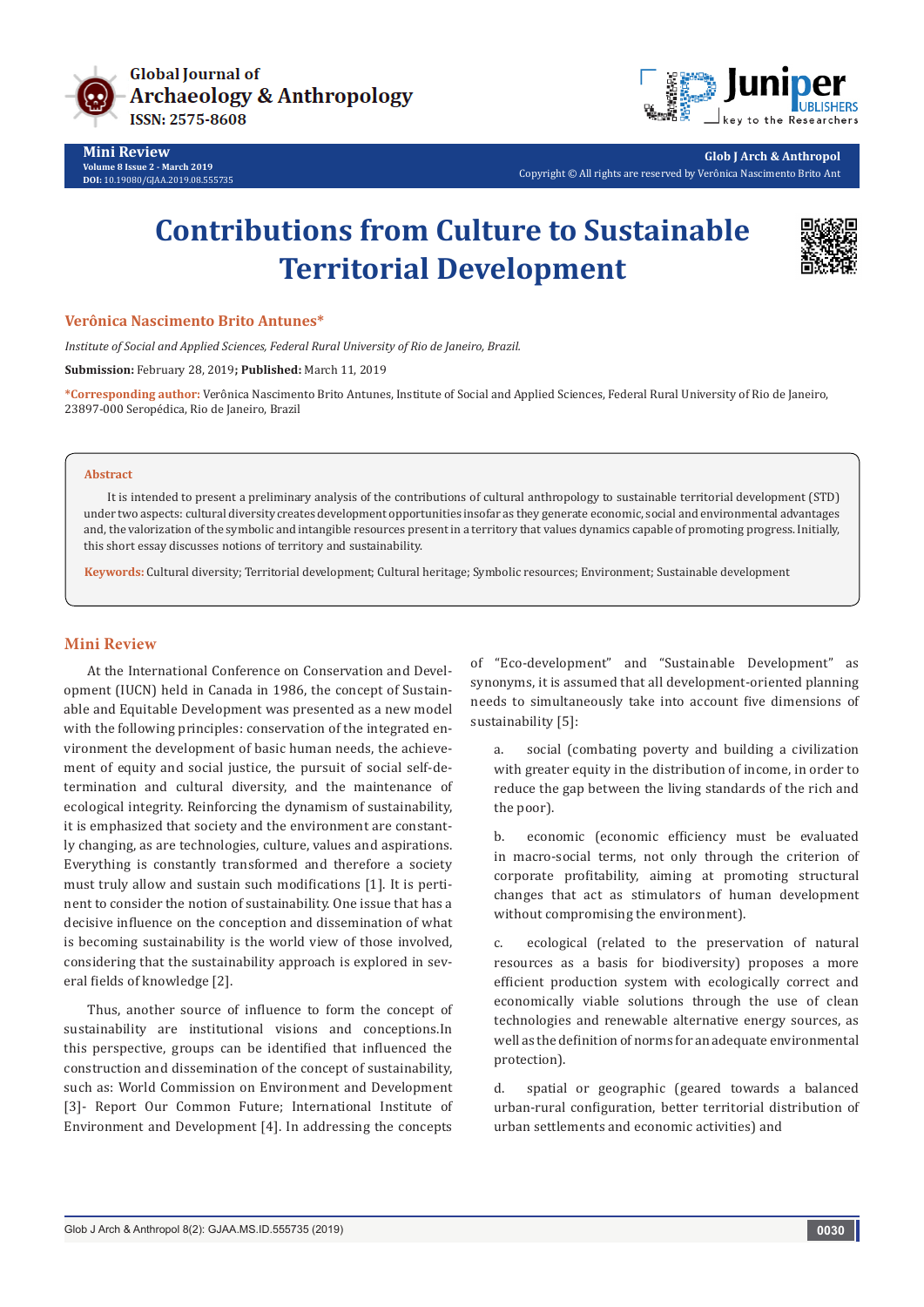e. cultural (referring to respect for cultural specificities, identities and traditions of local communities, valuing the continuity of traditions and plurality of peoples).

Years later, the author [6] expands the approach to sustainable development by introducing three different dimensions that can be analyzed in a related way:

a. Environmental (encompasses respect for the capacity of self-purification of natural ecosystems).

b. National policy (involves democracy, a reasonable level of social cohesion, human rights and development of the State's capacity to implement the National project in partnership with all entrepreneurs).

c. International policy (based on the promotion of peace and international cooperation, international financial control, application of the Precautionary Principle in the management of the environment and natural resources protection of biological and cultural diversity and scientific and technological cooperation).

It is possible to add two other dimensions: the political dimension that refers to the creation of conditions that allow effective participation in the planning and social control of public policies by civil society; and the technological dimension which concerns the promotion of local scientific and technological development [7]. Covering the psychological, social and cultural dimensions, the practice of environmental education is emphasized, based on the need to understand culture and achieve individual well-being, as constituent elements of sustainable development [8,9]. Despite all the efforts undertaken in understanding and characterizing the most diverse dimensions of sustainability, what has prevailed in studies on sustainable development is the tripod involving environmental, social and economic dimensions. Of these three fundamental components, the well-known triple bottom line arises, in which society seeks the balance between what is "socially desirable, economically viable and ecologically sustainable" [10]. Most importantly, in addressing the three dimensions of business sustainability, it is the dynamic balance between the economic, social and environmental dimensions. It should be noted that the concept of sustainable development includes multidimensionality that includes more than the economic, social and environmental dimensions often mentioned in the studies on the subject. Based on this orientation, the importance of incorporating the cultural dimension is clearly perceptible.

Reflecting on the challenges of development, the need to highlight the dynamics that enhance the effectiveness of non-market relations between men is emphasized, in order to value the wealth they have, while proposing to strengthen the perspective [11]. In this way, "territorial development means any process of mobilization of actors that leads to the

**0031**

elaboration of a strategy of adaptation to external limits, on the basis of a collective identification with a culture and a territory" [12]. The perspective of sustainable territorial development "is not limited to the search for optimization of the factors of production for economic growth [13]. In this case, the different resources (material and symbolic, monetary and non-monetary) of a territory are not only sources of comparative advantages, but are "seen as an expression of a natural and cultural heritage shared by the populations" and therefore need be managed and used with ecological prudence. "The concept of patrimonial resource allows to deepen the reflection on the ecological, social and political sustainability of the territorial dynamics of development" [14].

The STD approach thus opens up new analytical and methodological perspectives in terms of public management and planning, bringing to light new institutional arrangements that can be used: the analysis and consideration of specificities and heritage resources (both natural and cultural) in development processes. It should be added that such cultural perspective is associated with path dependence, that is, a particular conception of historical development linked to a social causality dependent on the trajectory traversed.A redirection in the focus of research on the determinants of development over time is no longer based on 'fundamentalism of capital', but ultimately on the role of institutions. However, the new paradigm of development, termed by the author of "institutional turnaround", is accompanied by a certain tendency to standardize policies and reproduce institutional arrangements recommended by the international establishment. The main expression of the 'upset' is the phenomenon that classifies as 'institutional monoculture': "it is based both on the general premise that institutional efficiency does not depend on adaptation to the local socio-cultural environment, but on the more specific premise that idealized versions of Anglo-American institutions are ideal development tools regardless of the level of development or position in the global economy"[15]. The argument is reinforced by Chang in denouncing the pressure exerted by developed countries and international bodies to adopt an agenda of 'good policies' and 'good institutions' for governance by developing countries [16].

In this sense, recognition of the cultural diversity of a territory is a key element for rethinking progress from a perspective that goes beyond economic growth, but rather privileges the different resources (material and symbolic) as sources of territorial dynamics. Especially the immaterial cultural heritage, for example, revealed by the records of numerous manifestations of knowledge, celebrations, forms of expression, places and buildings, created and recreated by social groups, reveal the interaction with nature and history, with a view to preservation of the identity and continuity of human evolution and diversity. For these reasons, this research intends to discuss these aspects of immaterial cultural as strategies of development [17].